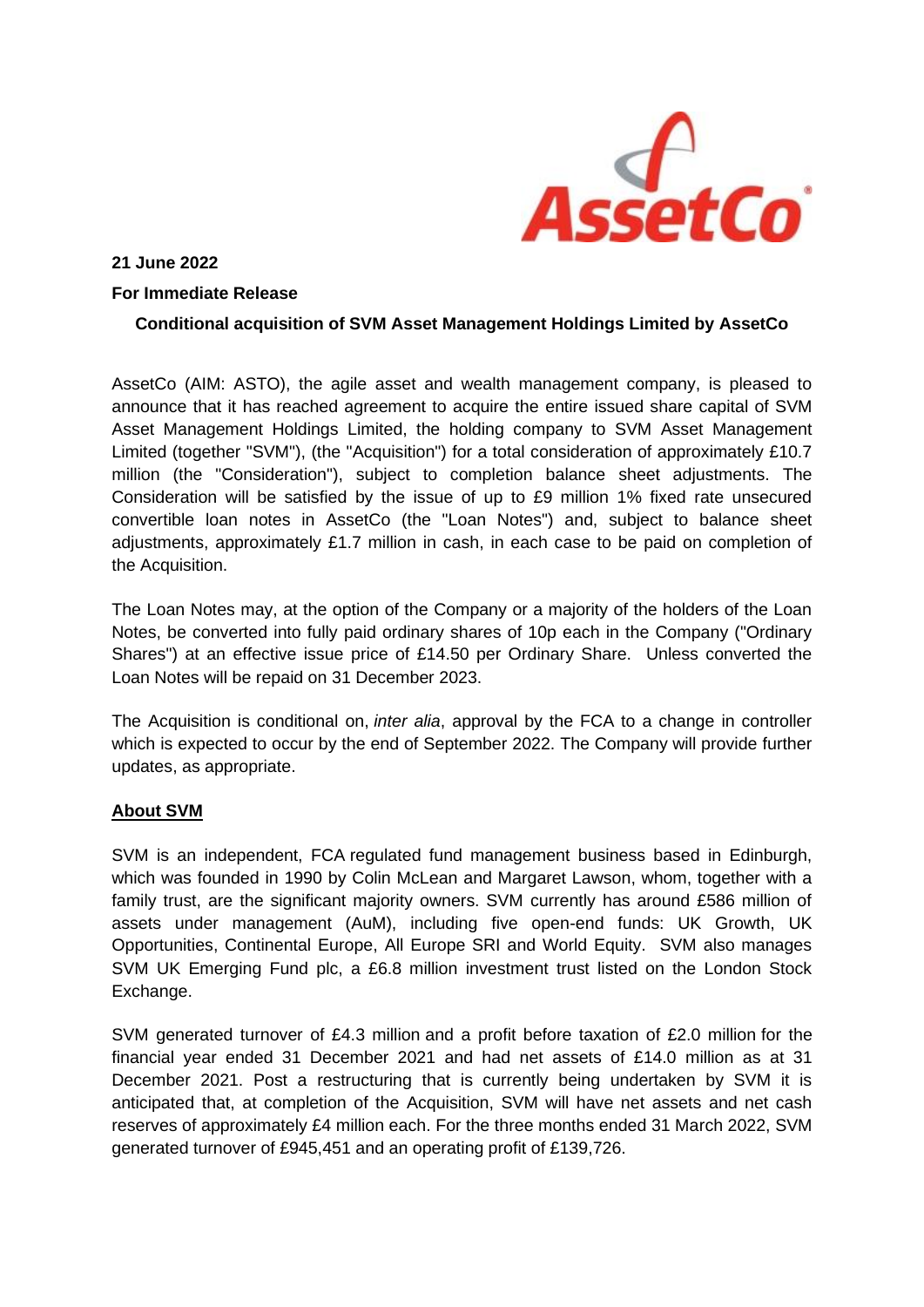Following completion of the Acquisition, Colin, who is Managing Director and Chief Investment Officer of SVM, will become a director of AssetCo's Scottish business. Colin will focus on ensuring a smooth transition for SVM's business and its clients, as well as helping to set the strategic direction of AssetCo's Scottish business. It is AssetCo's intention to build a strong asset management hub in Edinburgh, focused on managing listed equities.

Importantly, Margaret Lawson, who is UK investment director at SVM, will continue in her role managing UK equity portfolios, as will Neil Veitch, Global and UK investment director, and Hugh Cuthbert, European investment manager. SVM's existing 21 employees will continue to be employed by SVM.

To support the continued growth of SVM and AssetCo's Scottish business, Martin Gilbert, Chairman of AssetCo, Peter McKellar, Deputy Chairman of AssetCo, and Alex Hoctor-Duncan, Chief Executive Officer of AssetCo's listed equity platform and Chief Executive Officer of AssetCo's River and Mercantile asset management business ("River and Mercantile Asset Management"), will join the board of SVM on completion of the Acquisition.

# **Benefits to AssetCo**

SVM has a 30-year track record of solid and steady performance and client service and a CEO in Colin McLean who has been a leading industry figure for several decades. AssetCo believes that the acquisition of SVM will enhance its growing Scottish, as well as wider UK, brand and significantly bolster the strength of its Scottish board with the addition of Colin McLean, Garry Fyfe (Finance Director) and Jonathan Hewitt (Non-Executive Director).

AssetCo believes that, given the strong investment performance delivered by SVM's fund managers, there are significant opportunities to enhance the distribution and marketing of SVM's existing funds and, over time, to broaden the product offering. The SVM funds will also complement the existing listed equity fund strategies offered by AssetCo's various businesses, most notably those offered by River and Mercantile Asset Management. Following completion AssetCo will have approximately £3.5 billion of AuM in listed equity fund strategies across its various businesses. SVM and AssetCo have strong distribution capabilities as well as strong organic growth and the combination of the two, plus the wider product offerings, should result in a much stronger and broader combined entity.

SVM is to spearhead AssetCo's plans to have a significant asset management hub in Edinburgh, which already includes Saracen Fund Managers and Revera Asset Management (subject to regulatory approval). In aggregate the three businesses have over £800 million of AuM. All three businesses will retain their distinct active equity investment philosophies and client profiles, however, the intention is that they will share compliance, operational, distribution and marketing resources with River and Mercantile Asset Management.